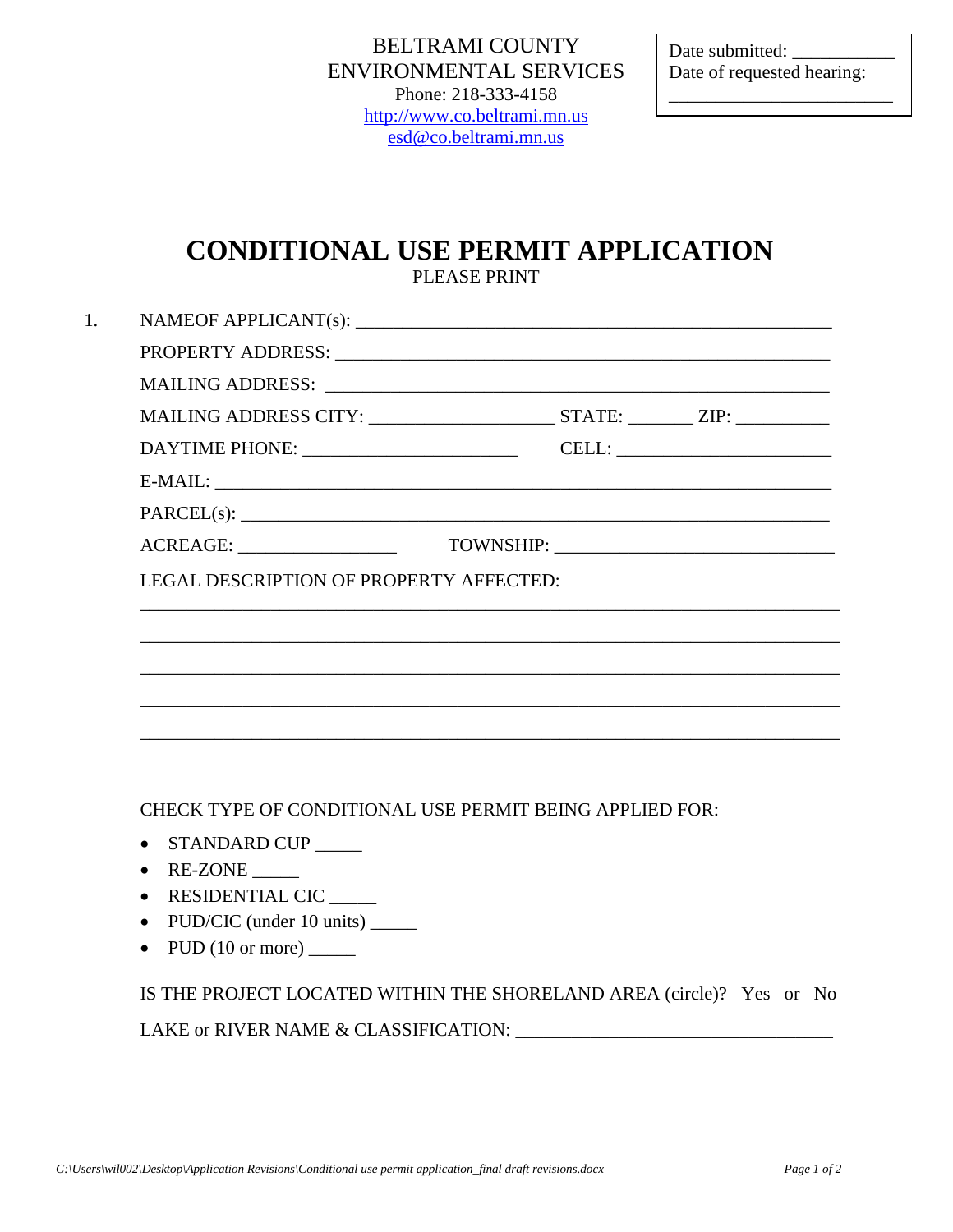- 2. The application must include, and **WILL NOT** be processed or scheduled on the Planning Commission Agenda without the following information in accordance to Beltrami County Shoreland Management Ordinance Section 1106. A (1) a-g:
	- a.) A plan of the proposed project area showing contours, soil types (Beltrami County Soils Survey), ordinary high water level, ground water conditions, bedrock, slope and vegetative cover.
	- b.) The location of existing and proposed buildings, parking areas, traffic access, driveways, walkways, piers, open spaces and vegetative cover.
	- c.) Plans of buildings, sewage treatment facilities, water supply systems and arrangements of operations.
	- d.) Specifications for areas of proposed grading, filling, lagoon, dredging, and other topographic alterations.
	- e.) Other information necessary to determine if the proposal meets the requirements and intent of this ordinance.
	- f.) Beltrami County Environmental Questionnaire.
	- g.) Any other information required by this Ordinance.
- 3. In accordance with Shoreline Management Ordinance Section 1001 A (1) all regulated wetlands on the proposed Conditional Use Permit site shall be identified with a wetland delineation and boundaries shown on the site map.

Reference the attached application check-list. When complete submit this application plus all supporting documents to the Environmental Services Department (ESD). You will notified whether the application was deemed complete and what must be addressed to make it complete. When complete it be placed before the county Board of Adjustment for a public hearing and you will be notified of the date/time.

If approved you are required to obtain all required permits prior to doing the work.

\_\_\_\_\_\_\_\_\_\_\_\_\_\_\_\_\_\_\_\_\_\_\_\_\_\_\_\_\_\_\_ \_\_\_\_\_\_\_\_\_\_\_\_\_\_\_\_\_\_\_\_\_\_\_\_\_

| Signature | Date |
|-----------|------|
|           |      |

#### *Beltrami County Environmental Services Department Use only*

| CUP APPLICATION FEE: _______________ (Payable to Beltrami County Treasurer) PAID? Yes or No |                                                         |  |  |                          |  |  |
|---------------------------------------------------------------------------------------------|---------------------------------------------------------|--|--|--------------------------|--|--|
|                                                                                             | CASH: $\qquad \qquad \qquad$ Receipt #: $\qquad \qquad$ |  |  |                          |  |  |
| RECORDING FEE: (Payable to Beltrami County Recorder) PAID? Yes or No                        |                                                         |  |  |                          |  |  |
| $CHECK$ #: $\_\_\_\_\_\_\_\_\_\_\_\_\_\_\_\_\_$                                             |                                                         |  |  | RECEIPT #: $\frac{1}{2}$ |  |  |
|                                                                                             |                                                         |  |  |                          |  |  |
|                                                                                             |                                                         |  |  |                          |  |  |
|                                                                                             |                                                         |  |  |                          |  |  |
|                                                                                             |                                                         |  |  |                          |  |  |
|                                                                                             |                                                         |  |  |                          |  |  |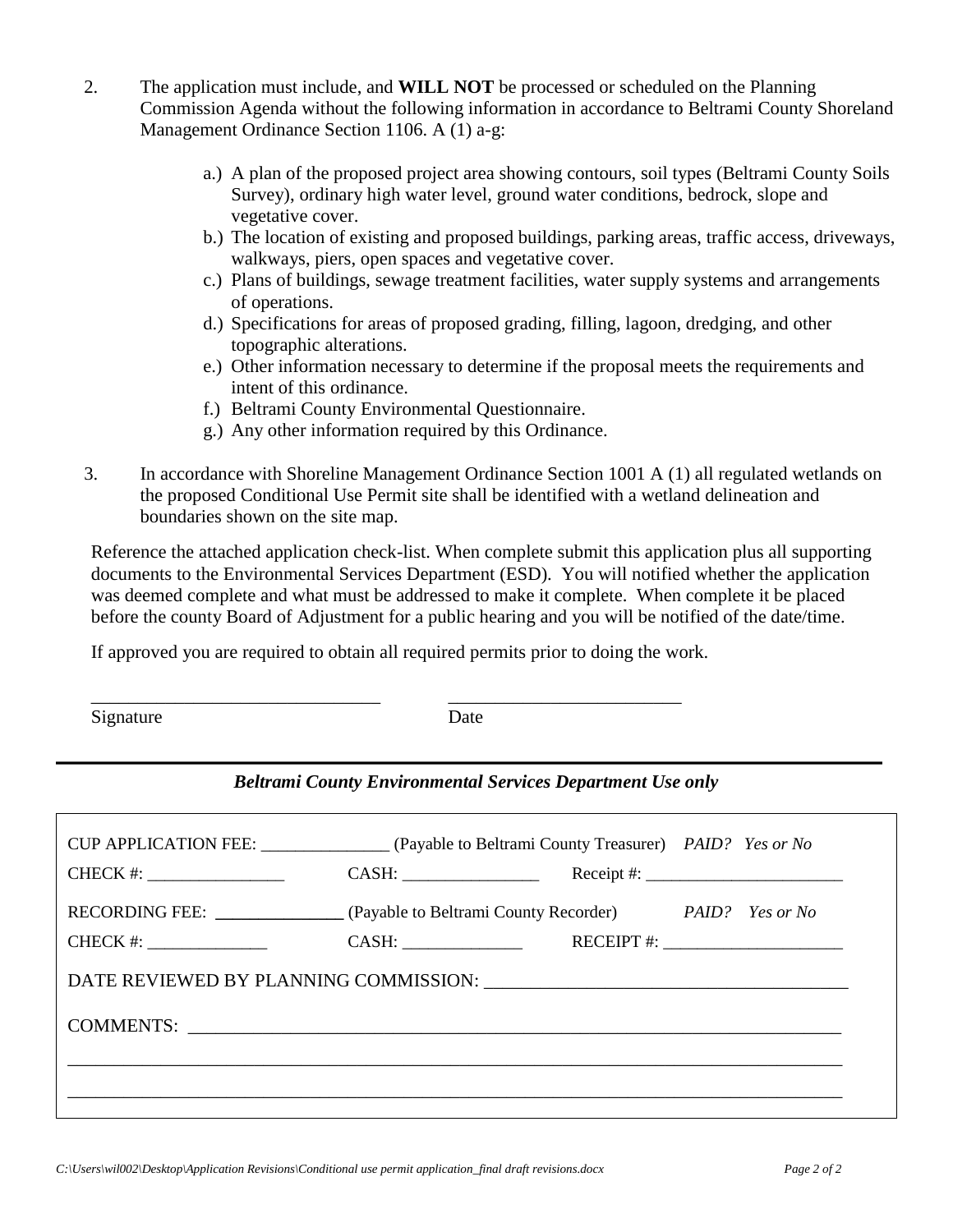| <b>BELTRAMI COUNTY</b>        |
|-------------------------------|
| <b>ENVIRONMENTAL SERVICES</b> |
| <b>Brent Rud, Director</b>    |
| Phone: 218-333-4158           |
| http://www.co.beltrami.mn.co  |

# BELTRAMI COUNTY ENVIRONMENTAL QUESTIONNAIRE

| 1.               |                                                                                                       |  |                                                                                                                                                                                                              |
|------------------|-------------------------------------------------------------------------------------------------------|--|--------------------------------------------------------------------------------------------------------------------------------------------------------------------------------------------------------------|
|                  |                                                                                                       |  |                                                                                                                                                                                                              |
|                  |                                                                                                       |  |                                                                                                                                                                                                              |
|                  |                                                                                                       |  |                                                                                                                                                                                                              |
| 2.               |                                                                                                       |  |                                                                                                                                                                                                              |
|                  |                                                                                                       |  |                                                                                                                                                                                                              |
|                  |                                                                                                       |  |                                                                                                                                                                                                              |
|                  |                                                                                                       |  |                                                                                                                                                                                                              |
|                  |                                                                                                       |  |                                                                                                                                                                                                              |
|                  |                                                                                                       |  |                                                                                                                                                                                                              |
|                  |                                                                                                       |  |                                                                                                                                                                                                              |
|                  |                                                                                                       |  |                                                                                                                                                                                                              |
| $\bullet$        | COUNTY MAP SHOWING GENERAL LOCATION OF PROJECT<br>THE PROJECT BOUNDRIES<br><b>WETLAND DELINEATION</b> |  | COPY OF USGS (United States Geological Survey) 7.5 MINUTE, 1:24,000 SCALE MAP INDICATING<br>SITE PLAN SHOWING SIGNIFICANT PROJECT & NATURAL FEATURES.                                                        |
| $\overline{4}$ . | <b>DESCRIPTION</b>                                                                                    |  |                                                                                                                                                                                                              |
|                  |                                                                                                       |  |                                                                                                                                                                                                              |
|                  | Indicate the timing and duration of construction activities.                                          |  | Describe the proposed project and ancillary facilities. Emphasize on construction and operation<br>methods, and include features that will cause physical manipulation of the environment or produce wastes. |
|                  |                                                                                                       |  |                                                                                                                                                                                                              |
|                  |                                                                                                       |  |                                                                                                                                                                                                              |
|                  |                                                                                                       |  |                                                                                                                                                                                                              |
|                  |                                                                                                       |  |                                                                                                                                                                                                              |
|                  |                                                                                                       |  |                                                                                                                                                                                                              |
|                  |                                                                                                       |  |                                                                                                                                                                                                              |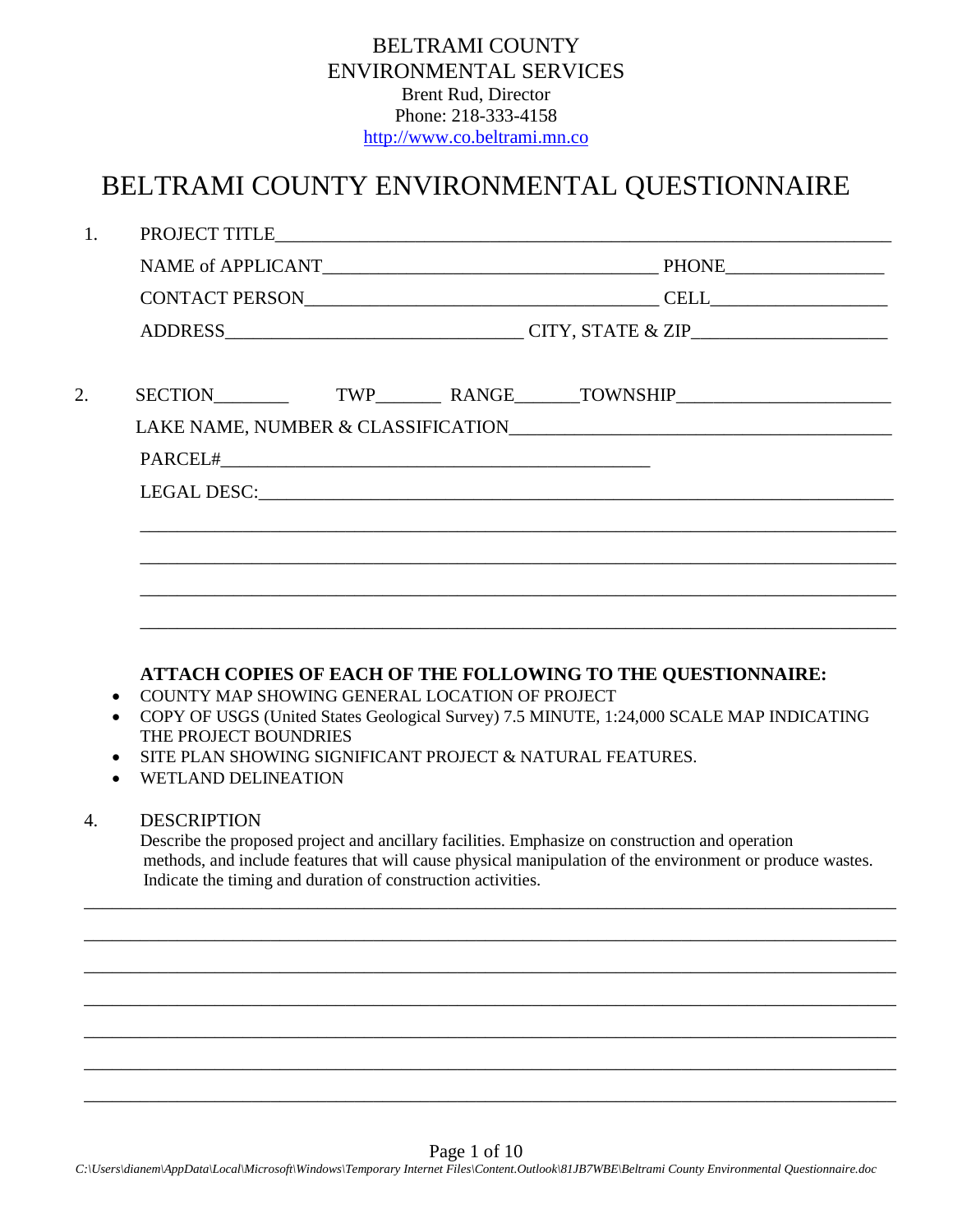#### 5. PROJECT MAGNITUDE DATA

| Total Project Area in Acres                                                               |  |                            |               |
|-------------------------------------------------------------------------------------------|--|----------------------------|---------------|
| Number of Residential Units: Unattached                                                   |  |                            |               |
| Commericial / Industrial / Institutional Building Area (gross floor space or total sq ft) |  |                            |               |
| Indicate area of specific uses and heights of bldgs:                                      |  |                            |               |
|                                                                                           |  |                            |               |
| Light Industrial Manufacturing Other Industrial                                           |  |                            |               |
|                                                                                           |  |                            |               |
| PERMITS AND APPROVALS REQUIRED:                                                           |  |                            |               |
| List all known local, state, and federal permits, approvals, and funding required         |  |                            |               |
| Unit of Government                                                                        |  | <b>Type of Application</b> | <b>Status</b> |
|                                                                                           |  |                            |               |
|                                                                                           |  |                            |               |
|                                                                                           |  |                            |               |

\_\_\_\_\_\_\_\_\_\_\_\_\_\_\_\_\_\_\_\_\_\_\_\_\_\_\_\_\_\_\_\_\_\_\_\_\_\_\_\_\_\_\_\_\_\_\_\_\_\_\_\_\_\_\_\_\_\_\_\_\_\_\_\_\_\_\_\_\_\_\_\_\_\_\_\_\_\_\_\_\_\_\_\_\_\_\_

\_\_\_\_\_\_\_\_\_\_\_\_\_\_\_\_\_\_\_\_\_\_\_\_\_\_\_\_\_\_\_\_\_\_\_\_\_\_\_\_\_\_\_\_\_\_\_\_\_\_\_\_\_\_\_\_\_\_\_\_\_\_\_\_\_\_\_\_\_\_\_\_\_\_\_\_\_\_\_\_\_\_\_\_\_\_\_

\_\_\_\_\_\_\_\_\_\_\_\_\_\_\_\_\_\_\_\_\_\_\_\_\_\_\_\_\_\_\_\_\_\_\_\_\_\_\_\_\_\_\_\_\_\_\_\_\_\_\_\_\_\_\_\_\_\_\_\_\_\_\_\_\_\_\_\_\_\_\_\_\_\_\_\_\_\_\_\_\_\_\_\_\_\_\_

\_\_\_\_\_\_\_\_\_\_\_\_\_\_\_\_\_\_\_\_\_\_\_\_\_\_\_\_\_\_\_\_\_\_\_\_\_\_\_\_\_\_\_\_\_\_\_\_\_\_\_\_\_\_\_\_\_\_\_\_\_\_\_\_\_\_\_\_\_\_\_\_\_\_\_\_\_\_\_\_\_\_\_\_\_\_\_

\_\_\_\_\_\_\_\_\_\_\_\_\_\_\_\_\_\_\_\_\_\_\_\_\_\_\_\_\_\_\_\_\_\_\_\_\_\_\_\_\_\_\_\_\_\_\_\_\_\_\_\_\_\_\_\_\_\_\_\_\_\_\_\_\_\_\_\_\_\_\_\_\_\_\_\_\_\_\_\_\_\_\_\_\_\_\_

\_\_\_\_\_\_\_\_\_\_\_\_\_\_\_\_\_\_\_\_\_\_\_\_\_\_\_\_\_\_\_\_\_\_\_\_\_\_\_\_\_\_\_\_\_\_\_\_\_\_\_\_\_\_\_\_\_\_\_\_\_\_\_\_\_\_\_\_\_\_\_\_\_\_\_\_\_\_\_\_\_\_\_\_\_\_\_

\_\_\_\_\_\_\_\_\_\_\_\_\_\_\_\_\_\_\_\_\_\_\_\_\_\_\_\_\_\_\_\_\_\_\_\_\_\_\_\_\_\_\_\_\_\_\_\_\_\_\_\_\_\_\_\_\_\_\_\_\_\_\_\_\_\_\_\_\_\_\_\_\_\_\_\_\_\_\_\_\_\_\_\_\_\_

#### 7. LAND USE

Describe current and past land use and development on the site and adjacent lands. Discuss the compatibility of the project with adjacent and nearby land uses; indicate whether any potential conflicts involve environmental matters. Identify a potential environmental hazard due to past land uses, such as soil contamination, abandon storage tanks.

\_\_\_\_\_\_\_\_\_\_\_\_\_\_\_\_\_\_\_\_\_\_\_\_\_\_\_\_\_\_\_\_\_\_\_\_\_\_\_\_\_\_\_\_\_\_\_\_\_\_\_\_\_\_\_\_\_\_\_\_\_\_\_\_\_\_\_\_\_\_\_\_\_\_\_\_\_\_\_\_\_

\_\_\_\_\_\_\_\_\_\_\_\_\_\_\_\_\_\_\_\_\_\_\_\_\_\_\_\_\_\_\_\_\_\_\_\_\_\_\_\_\_\_\_\_\_\_\_\_\_\_\_\_\_\_\_\_\_\_\_\_\_\_\_\_\_\_\_\_\_\_\_\_\_\_\_\_\_\_\_\_\_

\_\_\_\_\_\_\_\_\_\_\_\_\_\_\_\_\_\_\_\_\_\_\_\_\_\_\_\_\_\_\_\_\_\_\_\_\_\_\_\_\_\_\_\_\_\_\_\_\_\_\_\_\_\_\_\_\_\_\_\_\_\_\_\_\_\_\_\_\_\_\_\_\_\_\_\_\_\_\_\_\_

\_\_\_\_\_\_\_\_\_\_\_\_\_\_\_\_\_\_\_\_\_\_\_\_\_\_\_\_\_\_\_\_\_\_\_\_\_\_\_\_\_\_\_\_\_\_\_\_\_\_\_\_\_\_\_\_\_\_\_\_\_\_\_\_\_\_\_\_\_\_\_\_\_\_\_\_\_\_\_\_\_

\_\_\_\_\_\_\_\_\_\_\_\_\_\_\_\_\_\_\_\_\_\_\_\_\_\_\_\_\_\_\_\_\_\_\_\_\_\_\_\_\_\_\_\_\_\_\_\_\_\_\_\_\_\_\_\_\_\_\_\_\_\_\_\_\_\_\_\_\_\_\_\_\_\_\_\_\_\_\_\_\_

\_\_\_\_\_\_\_\_\_\_\_\_\_\_\_\_\_\_\_\_\_\_\_\_\_\_\_\_\_\_\_\_\_\_\_\_\_\_\_\_\_\_\_\_\_\_\_\_\_\_\_\_\_\_\_\_\_\_\_\_\_\_\_\_\_\_\_\_\_\_\_\_\_\_\_\_\_\_\_\_\_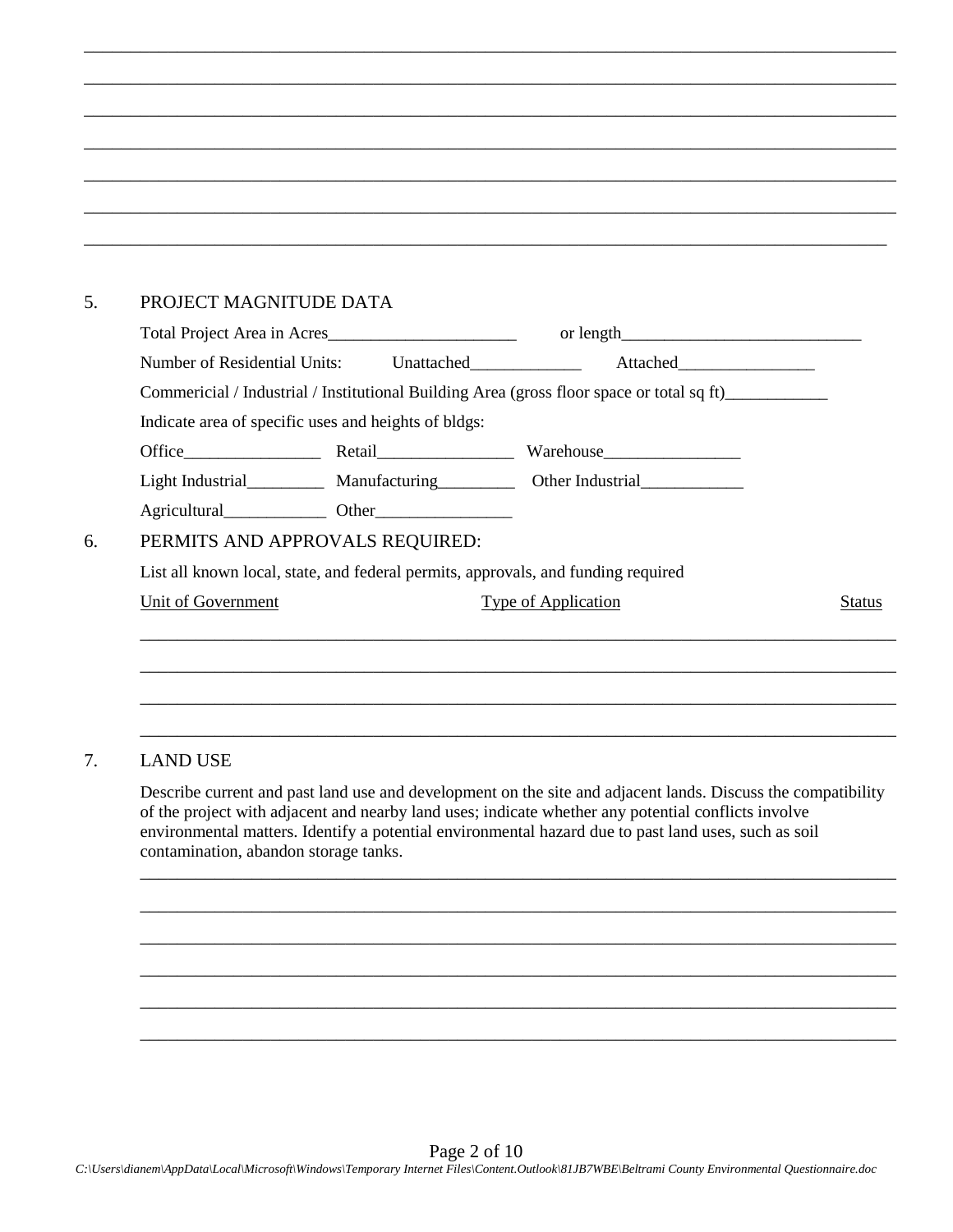### 8. COVER TYPES

Estimate the acreage of the site with each of the following cover types before and after development. Before and after totals must be equal.

|                    | <b>Before</b> | After |                           | <b>Before</b> | After |
|--------------------|---------------|-------|---------------------------|---------------|-------|
| Types 1-8 Wetlands |               |       | Urban/Suburban Lawn       |               |       |
| Wooded/Forest      |               |       | Landscaping               |               |       |
| Brush/Grassland    |               |       | <b>Impervious Surface</b> |               |       |
| Cropland           |               |       | Other (describe)          |               |       |

# 9. FISH, WILDLIFE, AND ECOLOGICALLY SENSITIVE RESOURCES

- A. Describe fish and wildlife resources on or near the site and discuss how they would be affected by the project. Describe any measures to be taken to minimize or avoid adverse impacts:
- B. Are there any state-listed endangered, threatened, or special concern species; rare plant communities, colonial waterbird nesting colonies, native prairie or other sensitive ecological resources near the site?

Yes No

If yes, describe the resource and how it would be affected by the project. Indicate if a site survey of the resources was conducted. Describe measures to be taken to minimize or avoid impacts.

\_\_\_\_\_\_\_\_\_\_\_\_\_\_\_\_\_\_\_\_\_\_\_\_\_\_\_\_\_\_\_\_\_\_\_\_\_\_\_\_\_\_\_\_\_\_\_\_\_\_\_\_\_\_\_\_\_\_\_\_\_\_\_\_\_\_\_\_\_\_\_\_\_\_\_\_\_\_\_\_\_\_\_\_\_\_\_\_\_\_

\_\_\_\_\_\_\_\_\_\_\_\_\_\_\_\_\_\_\_\_\_\_\_\_\_\_\_\_\_\_\_\_\_\_\_\_\_\_\_\_\_\_\_\_\_\_\_\_\_\_\_\_\_\_\_\_\_\_\_\_\_\_\_\_\_\_\_\_\_\_\_\_\_\_\_\_\_\_\_\_\_\_\_\_\_\_\_\_\_\_

\_\_\_\_\_\_\_\_\_\_\_\_\_\_\_\_\_\_\_\_\_\_\_\_\_\_\_\_\_\_\_\_\_\_\_\_\_\_\_\_\_\_\_\_\_\_\_\_\_\_\_\_\_\_\_\_\_\_\_\_\_\_\_\_\_\_\_\_\_\_\_\_\_\_\_\_\_\_\_\_\_\_\_\_\_\_\_\_\_\_

\_\_\_\_\_\_\_\_\_\_\_\_\_\_\_\_\_\_\_\_\_\_\_\_\_\_\_\_\_\_\_\_\_\_\_\_\_\_\_\_\_\_\_\_\_\_\_\_\_\_\_\_\_\_\_\_\_\_\_\_\_\_\_\_\_\_\_\_\_\_\_\_\_\_\_\_\_\_\_\_\_\_\_\_\_\_\_\_\_\_

\_\_\_\_\_\_\_\_\_\_\_\_\_\_\_\_\_\_\_\_\_\_\_\_\_\_\_\_\_\_\_\_\_\_\_\_\_\_\_\_\_\_\_\_\_\_\_\_\_\_\_\_\_\_\_\_\_\_\_\_\_\_\_\_\_\_\_\_\_\_\_\_\_\_\_\_\_\_\_\_\_\_\_\_\_\_\_\_\_\_

#### 10. PHYSICAL IMPACTS ON WATER RESOURCES

Will the project involve the physical or hydrologic alteration (dredging, filling, stream diversion, outfall structure, dikes, impoundment) of any surface water (lake, pond, wetland, stream, drainage ditch)?

\_\_\_\_\_\_\_\_\_\_\_Yes \_\_\_\_\_\_\_\_\_\_\_No

If YES, identify the water resources to be affected and describe: the alteration, including the construction process; volumes of dredged or filled material; area affected; length of stream diversion; water surface area affected; timing and extent of fluctuations in water surface elevations; spoils disposal sites; and proposed mitigation measures to minimize impacts.

\_\_\_\_\_\_\_\_\_\_\_\_\_\_\_\_\_\_\_\_\_\_\_\_\_\_\_\_\_\_\_\_\_\_\_\_\_\_\_\_\_\_\_\_\_\_\_\_\_\_\_\_\_\_\_\_\_\_\_\_\_\_\_\_\_\_\_\_\_\_\_\_\_\_\_\_\_\_\_\_\_\_\_\_\_\_\_\_\_\_

\_\_\_\_\_\_\_\_\_\_\_\_\_\_\_\_\_\_\_\_\_\_\_\_\_\_\_\_\_\_\_\_\_\_\_\_\_\_\_\_\_\_\_\_\_\_\_\_\_\_\_\_\_\_\_\_\_\_\_\_\_\_\_\_\_\_\_\_\_\_\_\_\_\_\_\_\_\_\_\_\_\_\_\_\_\_\_\_\_\_

\_\_\_\_\_\_\_\_\_\_\_\_\_\_\_\_\_\_\_\_\_\_\_\_\_\_\_\_\_\_\_\_\_\_\_\_\_\_\_\_\_\_\_\_\_\_\_\_\_\_\_\_\_\_\_\_\_\_\_\_\_\_\_\_\_\_\_\_\_\_\_\_\_\_\_\_\_\_\_\_\_\_\_\_\_\_\_\_\_\_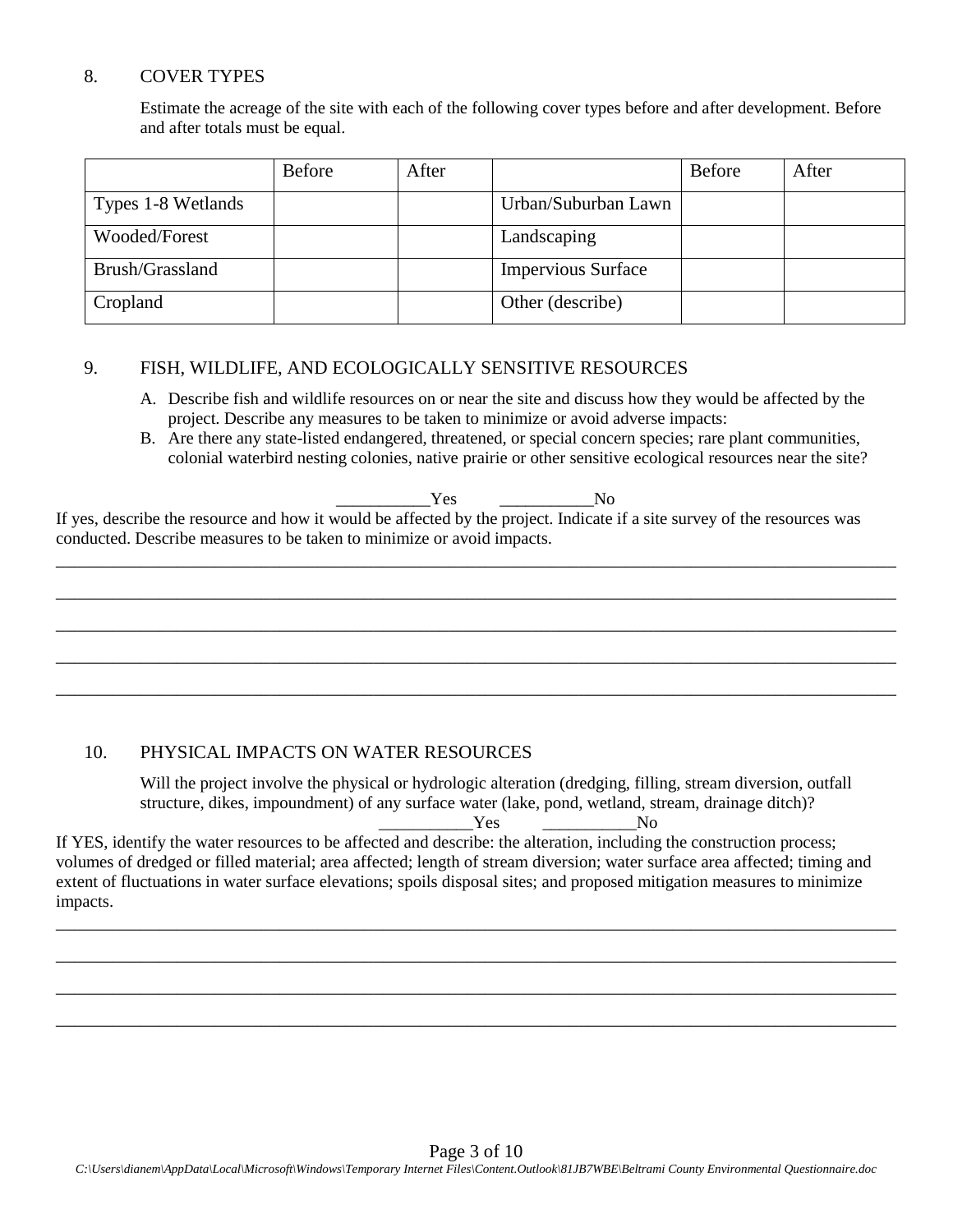#### 11. WATER USE

A. Will the project involve the installation or abandonment of any wells? \_\_\_\_\_\_Yes \_\_\_\_\_\_No For abandon wells give location and Unique Well Number. For new wells, or other previously un-permitted wells give location and purpose of the well and the Unique Well Number.

\_\_\_\_\_\_\_\_\_\_\_\_\_\_\_\_\_\_\_\_\_\_\_\_\_\_\_\_\_\_\_\_\_\_\_\_\_\_\_\_\_\_\_\_\_\_\_\_\_\_\_\_\_\_\_\_\_\_\_\_\_\_\_\_\_\_\_\_\_\_\_\_\_\_\_\_\_\_\_\_\_

\_\_\_\_\_\_\_\_\_\_\_\_\_\_\_\_\_\_\_\_\_\_\_\_\_\_\_\_\_\_\_\_\_\_\_\_\_\_\_\_\_\_\_\_\_\_\_\_\_\_\_\_\_\_\_\_\_\_\_\_\_\_\_\_\_\_\_\_\_\_\_\_\_\_\_\_\_\_\_\_\_

B. Will the project require an appropriation of ground or surface water (including de-watering)?

Yes No

If YES, indicate the source, quantity, duration, purpose of the appropriation, and DNR Water Application Permit Number of any existing appropriation. Discuss the impact of the appropriation on ground water levels.

\_\_\_\_\_\_\_\_\_\_\_\_\_\_\_\_\_\_\_\_\_\_\_\_\_\_\_\_\_\_\_\_\_\_\_\_\_\_\_\_\_\_\_\_\_\_\_\_\_\_\_\_\_\_\_\_\_\_\_\_\_\_\_\_\_\_\_\_\_\_\_\_\_\_\_\_\_\_\_\_\_

\_\_\_\_\_\_\_\_\_\_\_\_\_\_\_\_\_\_\_\_\_\_\_\_\_\_\_\_\_\_\_\_\_\_\_\_\_\_\_\_\_\_\_\_\_\_\_\_\_\_\_\_\_\_\_\_\_\_\_\_\_\_\_\_\_\_\_\_\_\_\_\_\_\_\_\_\_\_\_\_\_

C. Will the project require connection to a public water supply? Yes No

If YES, identify the supply, the DNR Water Appropriation Permit Number of the supply and the quantity to be used.

\_\_\_\_\_\_\_\_\_\_\_\_\_\_\_\_\_\_\_\_\_\_\_\_\_\_\_\_\_\_\_\_\_\_\_\_\_\_\_\_\_\_\_\_\_\_\_\_\_\_\_\_\_\_\_\_\_\_\_\_\_\_\_\_\_\_\_\_\_\_\_\_\_\_\_\_\_\_\_\_\_

\_\_\_\_\_\_\_\_\_\_\_\_\_\_\_\_\_\_\_\_\_\_\_\_\_\_\_\_\_\_\_\_\_\_\_\_\_\_\_\_\_\_\_\_\_\_\_\_\_\_\_\_\_\_\_\_\_\_\_\_\_\_\_\_\_\_\_\_\_\_\_\_\_\_\_\_\_\_\_\_\_

#### 12. WATER RELATED LAND USE MANAGEMENT DISTRICTS

Does any part of the project site involve a Shoreland zoning district, a delineated 100-year flood plain, or a state or federally designated wild or scenic river land use district? The Mess Conservation of the Mess Conservation of No If YES, identify the district and discuss the compatibility of the project with the land use restrictions of the district.

\_\_\_\_\_\_\_\_\_\_\_\_\_\_\_\_\_\_\_\_\_\_\_\_\_\_\_\_\_\_\_\_\_\_\_\_\_\_\_\_\_\_\_\_\_\_\_\_\_\_\_\_\_\_\_\_\_\_\_\_\_\_\_\_\_\_\_\_\_\_\_\_\_\_\_\_\_\_\_\_\_\_\_\_\_\_\_\_\_\_

\_\_\_\_\_\_\_\_\_\_\_\_\_\_\_\_\_\_\_\_\_\_\_\_\_\_\_\_\_\_\_\_\_\_\_\_\_\_\_\_\_\_\_\_\_\_\_\_\_\_\_\_\_\_\_\_\_\_\_\_\_\_\_\_\_\_\_\_\_\_\_\_\_\_\_\_\_\_\_\_\_\_\_\_\_\_\_\_\_\_

#### 13. WATER SURFACE USE

Will the project change the number or type of watercraft on any water body? Yes No If YES, indicate the current and projected watercraft usage and discuss any potential overcrowding or conflicts with other users or fish and wildlife resources.

\_\_\_\_\_\_\_\_\_\_\_\_\_\_\_\_\_\_\_\_\_\_\_\_\_\_\_\_\_\_\_\_\_\_\_\_\_\_\_\_\_\_\_\_\_\_\_\_\_\_\_\_\_\_\_\_\_\_\_\_\_\_\_\_\_\_\_\_\_\_\_\_\_\_\_\_\_\_\_\_\_\_\_\_\_\_\_\_\_\_

\_\_\_\_\_\_\_\_\_\_\_\_\_\_\_\_\_\_\_\_\_\_\_\_\_\_\_\_\_\_\_\_\_\_\_\_\_\_\_\_\_\_\_\_\_\_\_\_\_\_\_\_\_\_\_\_\_\_\_\_\_\_\_\_\_\_\_\_\_\_\_\_\_\_\_\_\_\_\_\_\_\_\_\_\_\_\_\_\_\_

\_\_\_\_\_\_\_\_\_\_\_\_\_\_\_\_\_\_\_\_\_\_\_\_\_\_\_\_\_\_\_\_\_\_\_\_\_\_\_\_\_\_\_\_\_\_\_\_\_\_\_\_\_\_\_\_\_\_\_\_\_\_\_\_\_\_\_\_\_\_\_\_\_\_\_\_\_\_\_\_\_\_\_\_\_\_\_\_\_\_

#### 14. SOILS

| Approximated depth in feet to: Ground Water: minimum |          |         | average |
|------------------------------------------------------|----------|---------|---------|
|                                                      | Bedrock: | minimum | average |
|                                                      |          |         |         |

Describe the soils on the site, giving SCS Classifications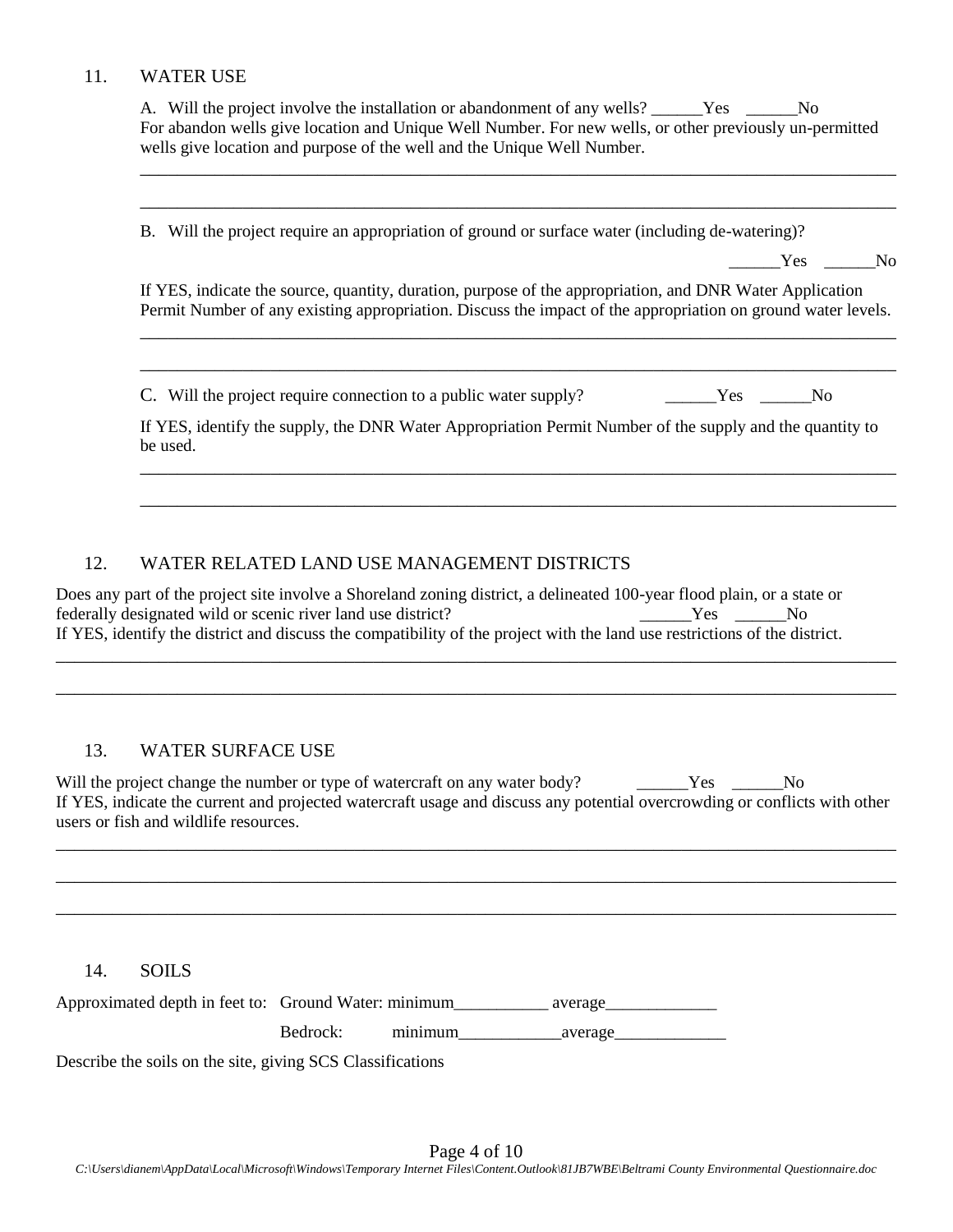#### 15. EROSION AND SEDIMENTATION

Give the acreage to be graded or excavated and the cubic yards of soil to be moved:

Acres\_\_\_\_\_\_\_\_\_ Cubic yards\_\_\_\_\_\_\_\_

Describe any steep slopes of highly erodible and identify them on your site map. Describe the erosion and sedimentation measures to be used during and after construction of the project.

\_\_\_\_\_\_\_\_\_\_\_\_\_\_\_\_\_\_\_\_\_\_\_\_\_\_\_\_\_\_\_\_\_\_\_\_\_\_\_\_\_\_\_\_\_\_\_\_\_\_\_\_\_\_\_\_\_\_\_\_\_\_\_\_\_\_\_\_\_\_\_\_\_\_\_\_\_\_\_\_\_\_\_\_\_\_\_\_\_\_

\_\_\_\_\_\_\_\_\_\_\_\_\_\_\_\_\_\_\_\_\_\_\_\_\_\_\_\_\_\_\_\_\_\_\_\_\_\_\_\_\_\_\_\_\_\_\_\_\_\_\_\_\_\_\_\_\_\_\_\_\_\_\_\_\_\_\_\_\_\_\_\_\_\_\_\_\_\_\_\_\_\_\_\_\_\_\_\_\_\_

\_\_\_\_\_\_\_\_\_\_\_\_\_\_\_\_\_\_\_\_\_\_\_\_\_\_\_\_\_\_\_\_\_\_\_\_\_\_\_\_\_\_\_\_\_\_\_\_\_\_\_\_\_\_\_\_\_\_\_\_\_\_\_\_\_\_\_\_\_\_\_\_\_\_\_\_\_\_\_\_\_\_\_\_\_\_\_\_\_\_

\_\_\_\_\_\_\_\_\_\_\_\_\_\_\_\_\_\_\_\_\_\_\_\_\_\_\_\_\_\_\_\_\_\_\_\_\_\_\_\_\_\_\_\_\_\_\_\_\_\_\_\_\_\_\_\_\_\_\_\_\_\_\_\_\_\_\_\_\_\_\_\_\_\_\_\_\_\_\_\_\_\_\_\_\_\_\_\_\_\_

\_\_\_\_\_\_\_\_\_\_\_\_\_\_\_\_\_\_\_\_\_\_\_\_\_\_\_\_\_\_\_\_\_\_\_\_\_\_\_\_\_\_\_\_\_\_\_\_\_\_\_\_\_\_\_\_\_\_\_\_\_\_\_\_\_\_\_\_\_\_\_\_\_\_\_\_\_\_\_\_\_\_\_\_\_\_\_\_\_\_

\_\_\_\_\_\_\_\_\_\_\_\_\_\_\_\_\_\_\_\_\_\_\_\_\_\_\_\_\_\_\_\_\_\_\_\_\_\_\_\_\_\_\_\_\_\_\_\_\_\_\_\_\_\_\_\_\_\_\_\_\_\_\_\_\_\_\_\_\_\_\_\_\_\_\_\_\_\_\_\_\_\_\_\_\_\_\_\_\_\_

#### 16. WATER QUALITY-SURFACE WATER RUN-OFF

A. Compare the quantity and quality of the site run-off before and after the project. Describe methods to be used to manage and/or treat run-off. The same state of  $\sim$ 

\_\_\_\_\_\_\_\_\_\_\_\_\_\_\_\_\_\_\_\_\_\_\_\_\_\_\_\_\_\_\_\_\_\_\_\_\_\_\_\_\_\_\_\_\_\_\_\_\_\_\_\_\_\_\_\_\_\_\_\_\_\_\_\_\_\_\_\_\_\_\_\_\_\_\_\_\_\_\_\_\_\_\_\_\_\_\_\_\_\_

\_\_\_\_\_\_\_\_\_\_\_\_\_\_\_\_\_\_\_\_\_\_\_\_\_\_\_\_\_\_\_\_\_\_\_\_\_\_\_\_\_\_\_\_\_\_\_\_\_\_\_\_\_\_\_\_\_\_\_\_\_\_\_\_\_\_\_\_\_\_\_\_\_\_\_\_\_\_\_\_\_\_\_\_\_\_\_\_\_\_

\_\_\_\_\_\_\_\_\_\_\_\_\_\_\_\_\_\_\_\_\_\_\_\_\_\_\_\_\_\_\_\_\_\_\_\_\_\_\_\_\_\_\_\_\_\_\_\_\_\_\_\_\_\_\_\_\_\_\_\_\_\_\_\_\_\_\_\_\_\_\_\_\_\_\_\_\_\_\_\_\_\_\_\_\_\_\_\_\_\_

\_\_\_\_\_\_\_\_\_\_\_\_\_\_\_\_\_\_\_\_\_\_\_\_\_\_\_\_\_\_\_\_\_\_\_\_\_\_\_\_\_\_\_\_\_\_\_\_\_\_\_\_\_\_\_\_\_\_\_\_\_\_\_\_\_\_\_\_\_\_\_\_\_\_\_\_\_\_\_\_\_\_\_\_\_\_\_\_\_\_

B. Identify the route(s) and receiving water bodies for run-off from the site. Estimate the impact of the run-off on the quality of the receiving waters.

\_\_\_\_\_\_\_\_\_\_\_\_\_\_\_\_\_\_\_\_\_\_\_\_\_\_\_\_\_\_\_\_\_\_\_\_\_\_\_\_\_\_\_\_\_\_\_\_\_\_\_\_\_\_\_\_\_\_\_\_\_\_\_\_\_\_\_\_\_\_\_\_\_\_\_\_\_\_\_\_\_\_\_\_\_\_\_

\_\_\_\_\_\_\_\_\_\_\_\_\_\_\_\_\_\_\_\_\_\_\_\_\_\_\_\_\_\_\_\_\_\_\_\_\_\_\_\_\_\_\_\_\_\_\_\_\_\_\_\_\_\_\_\_\_\_\_\_\_\_\_\_\_\_\_\_\_\_\_\_\_\_\_\_\_\_\_\_\_\_\_\_\_\_\_

\_\_\_\_\_\_\_\_\_\_\_\_\_\_\_\_\_\_\_\_\_\_\_\_\_\_\_\_\_\_\_\_\_\_\_\_\_\_\_\_\_\_\_\_\_\_\_\_\_\_\_\_\_\_\_\_\_\_\_\_\_\_\_\_\_\_\_\_\_\_\_\_\_\_\_\_\_\_\_\_\_\_\_\_\_\_\_

\_\_\_\_\_\_\_\_\_\_\_\_\_\_\_\_\_\_\_\_\_\_\_\_\_\_\_\_\_\_\_\_\_\_\_\_\_\_\_\_\_\_\_\_\_\_\_\_\_\_\_\_\_\_\_\_\_\_\_\_\_\_\_\_\_\_\_\_\_\_\_\_\_\_\_\_\_\_\_\_\_\_\_\_\_\_\_

\_\_\_\_\_\_\_\_\_\_\_\_\_\_\_\_\_\_\_\_\_\_\_\_\_\_\_\_\_\_\_\_\_\_\_\_\_\_\_\_\_\_\_\_\_\_\_\_\_\_\_\_\_\_\_\_\_\_\_\_\_\_\_\_\_\_\_\_\_\_\_\_\_\_\_\_\_\_\_\_\_\_\_\_\_\_\_\_\_\_

\_\_\_\_\_\_\_\_\_\_\_\_\_\_\_\_\_\_\_\_\_\_\_\_\_\_\_\_\_\_\_\_\_\_\_\_\_\_\_\_\_\_\_\_\_\_\_\_\_\_\_\_\_\_\_\_\_\_\_\_\_\_\_\_\_\_\_\_\_\_\_\_\_\_\_\_\_\_\_\_\_\_\_\_\_\_\_\_\_\_

#### 17. WATER QUALITY-WASTEWATER

- A. Describe sources, quantities, and composition (except for normal domestic sewage) of all sanitary and industrial wastewaters produced or treated at the site.
- B. Describe any waste treatment methods to be used and give estimates of composition after treatment, or if the project involves on-site sewage systems, discuss the suitability of the site conditions for such systems. Identify receiving waters (including ground water) and estimate the impact of the discharge on the quality of the receiving waters.

\_\_\_\_\_\_\_\_\_\_\_\_\_\_\_\_\_\_\_\_\_\_\_\_\_\_\_\_\_\_\_\_\_\_\_\_\_\_\_\_\_\_\_\_\_\_\_\_\_\_\_\_\_\_\_\_\_\_\_\_\_\_\_\_\_\_\_\_\_\_\_\_\_\_\_\_\_\_\_\_\_\_\_\_\_\_\_\_\_\_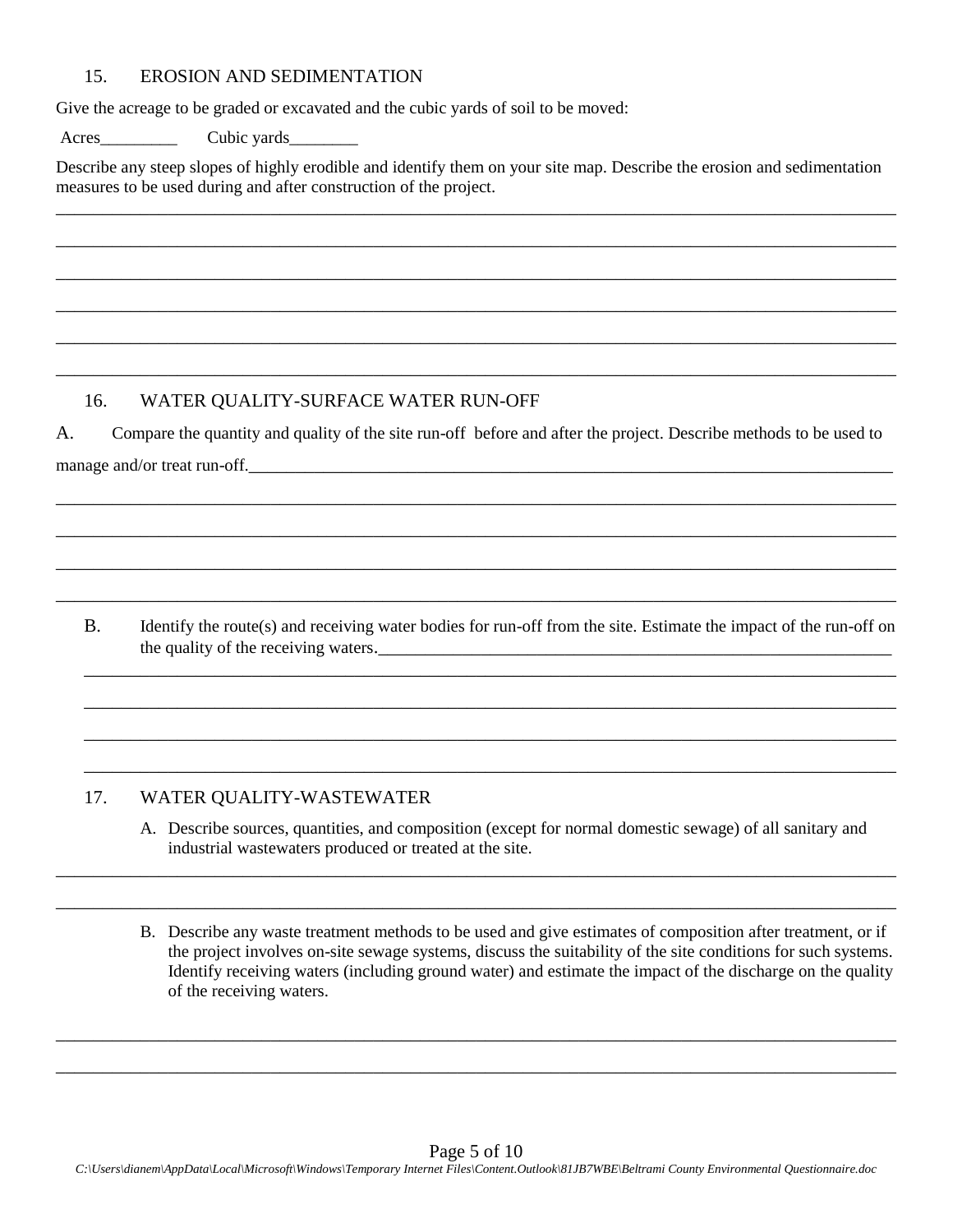C. If wastes will be discharged into a sewer system, identify the system and discuss the ability of the system to accept the volume and composition of the wastes. Identify any improvements, which will be necessary.

\_\_\_\_\_\_\_\_\_\_\_\_\_\_\_\_\_\_\_\_\_\_\_\_\_\_\_\_\_\_\_\_\_\_\_\_\_\_\_\_\_\_\_\_\_\_\_\_\_\_\_\_\_\_\_\_\_\_\_\_\_\_\_\_\_\_\_\_\_\_\_\_\_\_\_\_\_\_\_\_\_\_\_\_\_\_\_\_\_\_

\_\_\_\_\_\_\_\_\_\_\_\_\_\_\_\_\_\_\_\_\_\_\_\_\_\_\_\_\_\_\_\_\_\_\_\_\_\_\_\_\_\_\_\_\_\_\_\_\_\_\_\_\_\_\_\_\_\_\_\_\_\_\_\_\_\_\_\_\_\_\_\_\_\_\_\_\_\_\_\_\_\_\_\_\_\_\_\_\_\_

\_\_\_\_\_\_\_\_\_\_\_\_\_\_\_\_\_\_\_\_\_\_\_\_\_\_\_\_\_\_\_\_\_\_\_\_\_\_\_\_\_\_\_\_\_\_\_\_\_\_\_\_\_\_\_\_\_\_\_\_\_\_\_\_\_\_\_\_\_\_\_\_\_\_\_\_\_\_\_\_\_\_\_\_\_\_\_\_\_\_

\_\_\_\_\_\_\_\_\_\_\_\_\_\_\_\_\_\_\_\_\_\_\_\_\_\_\_\_\_\_\_\_\_\_\_\_\_\_\_\_\_\_\_\_\_\_\_\_\_\_\_\_\_\_\_\_\_\_\_\_\_\_\_\_\_\_\_\_\_\_\_\_\_\_\_\_\_\_\_\_\_\_\_\_\_\_\_\_\_\_

\_\_\_\_\_\_\_\_\_\_\_\_\_\_\_\_\_\_\_\_\_\_\_\_\_\_\_\_\_\_\_\_\_\_\_\_\_\_\_\_\_\_\_\_\_\_\_\_\_\_\_\_\_\_\_\_\_\_\_\_\_\_\_\_\_\_\_\_\_\_\_\_\_\_\_\_\_\_\_\_\_\_\_\_\_\_\_\_\_\_

\_\_\_\_\_\_\_\_\_\_\_\_\_\_\_\_\_\_\_\_\_\_\_\_\_\_\_\_\_\_\_\_\_\_\_\_\_\_\_\_\_\_\_\_\_\_\_\_\_\_\_\_\_\_\_\_\_\_\_\_\_\_\_\_\_\_\_\_\_\_\_\_\_\_\_\_\_\_\_\_\_\_\_\_\_\_\_\_\_\_

#### 18. GROUND WATER-POTENTIAL FOR CONTAMINATION

|  | Approximated depth (in feet) to ground water: | minimum | average |
|--|-----------------------------------------------|---------|---------|
|  |                                               |         |         |

B. Describe any of the following site hazards to ground water and also identify them on the site map: sink holes, shallow limestone formations/karst conditions, and soils with high infiltration rates, abandon or unused wells. Describe measures to avoid or minimize environmental problems due to any of these hazards.

\_\_\_\_\_\_\_\_\_\_\_\_\_\_\_\_\_\_\_\_\_\_\_\_\_\_\_\_\_\_\_\_\_\_\_\_\_\_\_\_\_\_\_\_\_\_\_\_\_\_\_\_\_\_\_\_\_\_\_\_\_\_\_\_\_\_\_\_\_\_\_\_\_\_\_\_\_\_\_\_\_\_\_\_\_\_\_

\_\_\_\_\_\_\_\_\_\_\_\_\_\_\_\_\_\_\_\_\_\_\_\_\_\_\_\_\_\_\_\_\_\_\_\_\_\_\_\_\_\_\_\_\_\_\_\_\_\_\_\_\_\_\_\_\_\_\_\_\_\_\_\_\_\_\_\_\_\_\_\_\_\_\_\_\_\_\_\_\_\_\_\_\_\_\_

\_\_\_\_\_\_\_\_\_\_\_\_\_\_\_\_\_\_\_\_\_\_\_\_\_\_\_\_\_\_\_\_\_\_\_\_\_\_\_\_\_\_\_\_\_\_\_\_\_\_\_\_\_\_\_\_\_\_\_\_\_\_\_\_\_\_\_\_\_\_\_\_\_\_\_\_\_\_\_\_\_\_\_\_\_\_\_

\_\_\_\_\_\_\_\_\_\_\_\_\_\_\_\_\_\_\_\_\_\_\_\_\_\_\_\_\_\_\_\_\_\_\_\_\_\_\_\_\_\_\_\_\_\_\_\_\_\_\_\_\_\_\_\_\_\_\_\_\_\_\_\_\_\_\_\_\_\_\_\_\_\_\_\_\_\_\_\_\_\_\_\_\_\_\_

\_\_\_\_\_\_\_\_\_\_\_\_\_\_\_\_\_\_\_\_\_\_\_\_\_\_\_\_\_\_\_\_\_\_\_\_\_\_\_\_\_\_\_\_\_\_\_\_\_\_\_\_\_\_\_\_\_\_\_\_\_\_\_\_\_\_\_\_\_\_\_\_\_\_\_\_\_\_\_\_\_\_\_\_\_\_\_

\_\_\_\_\_\_\_\_\_\_\_\_\_\_\_\_\_\_\_\_\_\_\_\_\_\_\_\_\_\_\_\_\_\_\_\_\_\_\_\_\_\_\_\_\_\_\_\_\_\_\_\_\_\_\_\_\_\_\_\_\_\_\_\_\_\_\_\_\_\_\_\_\_\_\_\_\_\_\_\_\_\_\_\_\_\_\_

\_\_\_\_\_\_\_\_\_\_\_\_\_\_\_\_\_\_\_\_\_\_\_\_\_\_\_\_\_\_\_\_\_\_\_\_\_\_\_\_\_\_\_\_\_\_\_\_\_\_\_\_\_\_\_\_\_\_\_\_\_\_\_\_\_\_\_\_\_\_\_\_\_\_\_\_\_\_\_\_\_\_\_\_\_\_\_

\_\_\_\_\_\_\_\_\_\_\_\_\_\_\_\_\_\_\_\_\_\_\_\_\_\_\_\_\_\_\_\_\_\_\_\_\_\_\_\_\_\_\_\_\_\_\_\_\_\_\_\_\_\_\_\_\_\_\_\_\_\_\_\_\_\_\_\_\_\_\_\_\_\_\_\_\_\_\_\_\_\_\_\_\_\_\_

C. Identify any toxic or hazardous materials to be used or present on the project site, identify measures to be used to prevent them from contaminating ground water.

#### 19. SOLID WASTES-HAZARDOUS WASTES; STORAGE TANKS

A. Describe the types, amounts, and compositions of solid or hazardous wastes to be generated, including animal manures, sludge's, and ashes. Identify the method and location of disposal. For projects generating municipal solid waste indicate if there will be a source separation plan, list type(s) and how the project will be modified to allow for recycling.

\_\_\_\_\_\_\_\_\_\_\_\_\_\_\_\_\_\_\_\_\_\_\_\_\_\_\_\_\_\_\_\_\_\_\_\_\_\_\_\_\_\_\_\_\_\_\_\_\_\_\_\_\_\_\_\_\_\_\_\_\_\_\_\_\_\_\_\_\_\_\_\_\_\_\_\_\_\_\_\_\_\_\_\_\_\_\_\_\_\_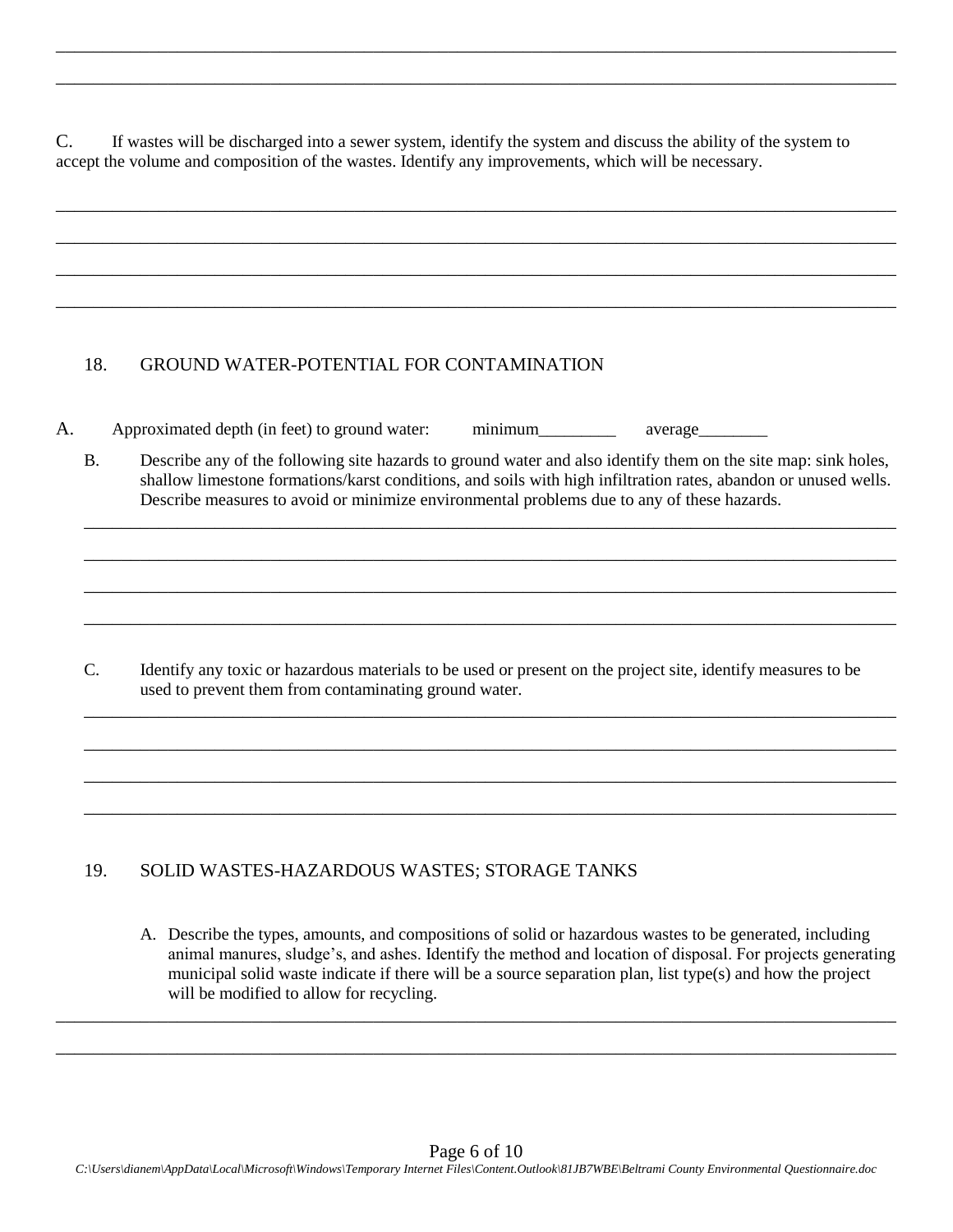B. Indicate and identify the number, location, size, contents, and use of any above or below ground tanks to be used for storage.

\_\_\_\_\_\_\_\_\_\_\_\_\_\_\_\_\_\_\_\_\_\_\_\_\_\_\_\_\_\_\_\_\_\_\_\_\_\_\_\_\_\_\_\_\_\_\_\_\_\_\_\_\_\_\_\_\_\_\_\_\_\_\_\_\_\_\_\_\_\_\_\_\_\_\_\_\_\_\_\_\_\_\_\_\_\_\_\_\_\_

\_\_\_\_\_\_\_\_\_\_\_\_\_\_\_\_\_\_\_\_\_\_\_\_\_\_\_\_\_\_\_\_\_\_\_\_\_\_\_\_\_\_\_\_\_\_\_\_\_\_\_\_\_\_\_\_\_\_\_\_\_\_\_\_\_\_\_\_\_\_\_\_\_\_\_\_\_\_\_\_\_\_\_\_\_\_\_\_\_\_

# \_\_\_\_\_\_\_\_\_\_\_\_\_\_\_\_\_\_\_\_\_\_\_\_\_\_\_\_\_\_\_\_\_\_\_\_\_\_\_\_\_\_\_\_\_\_\_\_\_\_\_\_\_\_\_\_\_\_\_\_\_\_\_\_\_\_\_\_\_\_\_\_\_\_\_\_\_\_\_\_\_\_\_\_\_\_\_\_\_\_ \_\_\_\_\_\_\_\_\_\_\_\_\_\_\_\_\_\_\_\_\_\_\_\_\_\_\_\_\_\_\_\_\_\_\_\_\_\_\_\_\_\_\_\_\_\_\_\_\_\_\_\_\_\_\_\_\_\_\_\_\_\_\_\_\_\_\_\_\_\_\_\_\_\_\_\_\_\_\_\_\_\_\_\_\_\_\_\_\_\_ \_\_\_\_\_\_\_\_\_\_\_\_\_\_\_\_\_\_\_\_\_\_\_\_\_\_\_\_\_\_\_\_\_\_\_\_\_\_\_\_\_\_\_\_\_\_\_\_\_\_\_\_\_\_\_\_\_\_\_\_\_\_\_\_\_\_\_\_\_\_\_\_\_\_\_\_\_\_\_\_\_\_\_\_\_\_\_\_\_\_ \_\_\_\_\_\_\_\_\_\_\_\_\_\_\_\_\_\_\_\_\_\_\_\_\_\_\_\_\_\_\_\_\_\_\_\_\_\_\_\_\_\_\_\_\_\_\_\_\_\_\_\_\_\_\_\_\_\_\_\_\_\_\_\_\_\_\_\_\_\_\_\_\_\_\_\_\_\_\_\_\_\_\_\_\_\_\_\_\_\_ 20. TRAFFIC Parking Spaces added\_\_\_\_\_\_\_\_\_\_\_\_\_\_\_\_\_\_ Existing spaces Estimated total Average Daily Traffic (ADT) generated\_\_\_\_\_\_\_\_\_\_\_\_\_\_\_\_\_\_\_\_\_\_\_\_\_\_\_ Estimated maximum peak hour(s) of traffic generated\_\_\_\_\_\_\_\_to\_\_\_\_\_\_\_\_\_\_\_ and \_\_\_\_\_\_\_\_\_\_\_to\_\_\_\_\_\_\_\_\_\_\_\_\_\_\_\_\_\_\_\_

For each affected road indicate the ADT, and the directional distribution of traffic with and without the project. Provide an estimate of the impact on traffic congestion on the affected roads and describe any traffic improvements, which will be necessary.

\_\_\_\_\_\_\_\_\_\_\_\_\_\_\_\_\_\_\_\_\_\_\_\_\_\_\_\_\_\_\_\_\_\_\_\_\_\_\_\_\_\_\_\_\_\_\_\_\_\_\_\_\_\_\_\_\_\_\_\_\_\_\_\_\_\_\_\_\_\_\_\_\_\_\_\_\_\_\_\_\_\_\_\_\_\_\_\_\_\_

\_\_\_\_\_\_\_\_\_\_\_\_\_\_\_\_\_\_\_\_\_\_\_\_\_\_\_\_\_\_\_\_\_\_\_\_\_\_\_\_\_\_\_\_\_\_\_\_\_\_\_\_\_\_\_\_\_\_\_\_\_\_\_\_\_\_\_\_\_\_\_\_\_\_\_\_\_\_\_\_\_\_\_\_\_\_\_\_\_\_

\_\_\_\_\_\_\_\_\_\_\_\_\_\_\_\_\_\_\_\_\_\_\_\_\_\_\_\_\_\_\_\_\_\_\_\_\_\_\_\_\_\_\_\_\_\_\_\_\_\_\_\_\_\_\_\_\_\_\_\_\_\_\_\_\_\_\_\_\_\_\_\_\_\_\_\_\_\_\_\_\_\_\_\_\_\_\_\_\_\_

\_\_\_\_\_\_\_\_\_\_\_\_\_\_\_\_\_\_\_\_\_\_\_\_\_\_\_\_\_\_\_\_\_\_\_\_\_\_\_\_\_\_\_\_\_\_\_\_\_\_\_\_\_\_\_\_\_\_\_\_\_\_\_\_\_\_\_\_\_\_\_\_\_\_\_\_\_\_\_\_\_\_\_\_\_\_\_\_\_\_

\_\_\_\_\_\_\_\_\_\_\_\_\_\_\_\_\_\_\_\_\_\_\_\_\_\_\_\_\_\_\_\_\_\_\_\_\_\_\_\_\_\_\_\_\_\_\_\_\_\_\_\_\_\_\_\_\_\_\_\_\_\_\_\_\_\_\_\_\_\_\_\_\_\_\_\_\_\_\_\_\_\_\_\_\_\_\_\_\_\_

\_\_\_\_\_\_\_\_\_\_\_\_\_\_\_\_\_\_\_\_\_\_\_\_\_\_\_\_\_\_\_\_\_\_\_\_\_\_\_\_\_\_\_\_\_\_\_\_\_\_\_\_\_\_\_\_\_\_\_\_\_\_\_\_\_\_\_\_\_\_\_\_\_\_\_\_\_\_\_\_\_\_\_\_\_\_\_\_\_\_

\_\_\_\_\_\_\_\_\_\_\_\_\_\_\_\_\_\_\_\_\_\_\_\_\_\_\_\_\_\_\_\_\_\_\_\_\_\_\_\_\_\_\_\_\_\_\_\_\_\_\_\_\_\_\_\_\_\_\_\_\_\_\_\_\_\_\_\_\_\_\_\_\_\_\_\_\_\_\_\_\_\_\_\_\_\_\_\_\_\_

\_\_\_\_\_\_\_\_\_\_\_\_\_\_\_\_\_\_\_\_\_\_\_\_\_\_\_\_\_\_\_\_\_\_\_\_\_\_\_\_\_\_\_\_\_\_\_\_\_\_\_\_\_\_\_\_\_\_\_\_\_\_\_\_\_\_\_\_\_\_\_\_\_\_\_\_\_\_\_\_\_\_\_\_\_\_\_\_\_\_

# 21. VEHICLE-RELATED AIR EMISSIONS

Provide an estimate of the effect of the project's traffic generation on air quality, including carbon monoxide levels. Discuss the effect of traffic improvements or other mitigation measures on air quality impacts.

# 22. STATIONARY SOURCE AIR EMISSIONS

Will the project involve any stationary sources of air emissions (such as boilers or exhaust stacks)? Yes No If, YES, describe the sources, quantities, and compositions of the emissions; the proposed air pollution control devices; the quantities and composition of the emissions after treatment; and the effects on air quality.

\_\_\_\_\_\_\_\_\_\_\_\_\_\_\_\_\_\_\_\_\_\_\_\_\_\_\_\_\_\_\_\_\_\_\_\_\_\_\_\_\_\_\_\_\_\_\_\_\_\_\_\_\_\_\_\_\_\_\_\_\_\_\_\_\_\_\_\_\_\_\_\_\_\_\_\_\_\_\_\_\_\_\_\_\_\_\_\_\_\_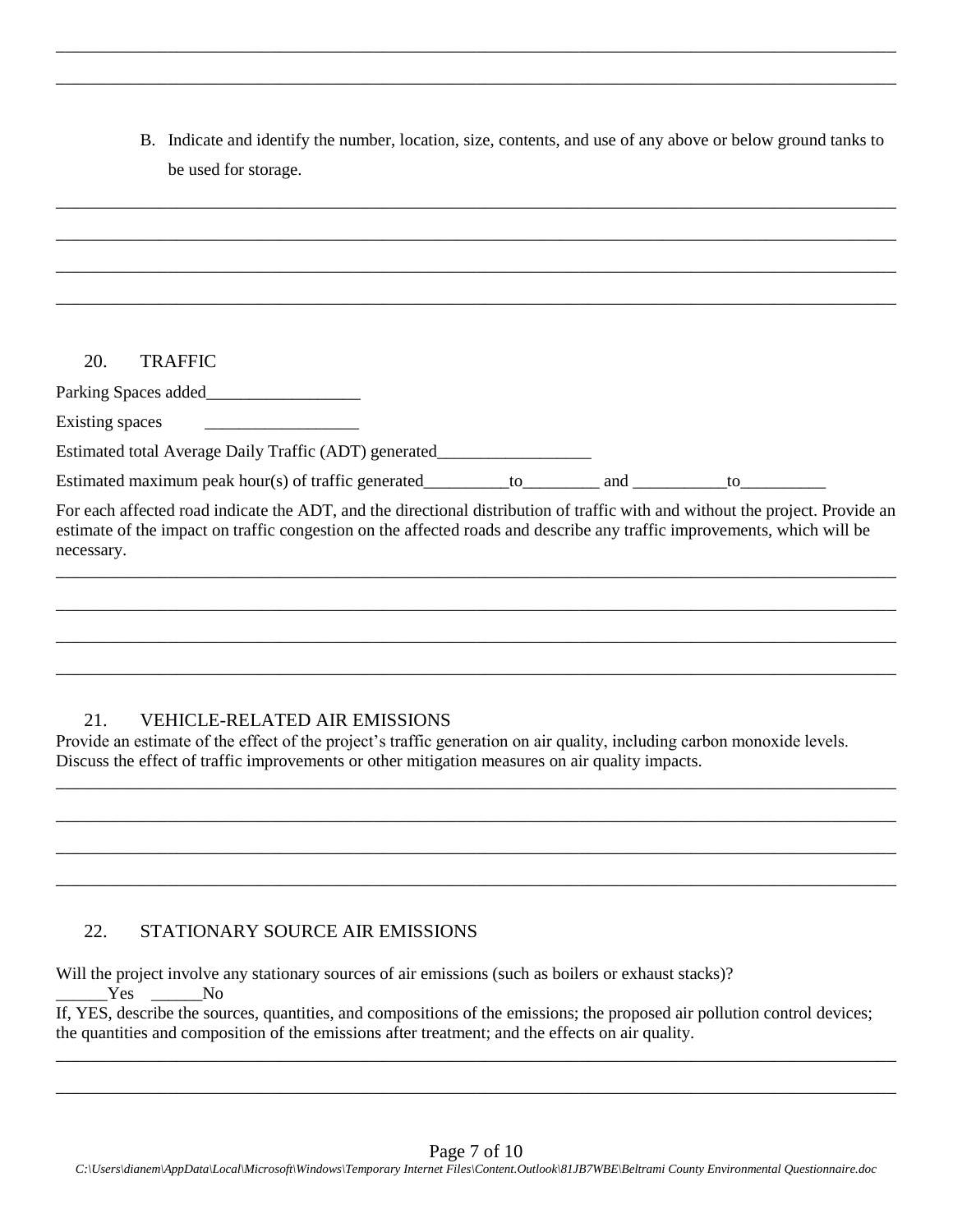| 23. |        | Will the project generate dust, odors, or noise during the construction and/or operation? |  |
|-----|--------|-------------------------------------------------------------------------------------------|--|
|     | Yes No |                                                                                           |  |

If YES, describe the sources, characteristics, duration, and quantities or intensity, and any proposed measures to mitigate adverse impacts. Also identify the locations of sensitive receptors in the vicinity and estimate the impacts on these receptors.

\_\_\_\_\_\_\_\_\_\_\_\_\_\_\_\_\_\_\_\_\_\_\_\_\_\_\_\_\_\_\_\_\_\_\_\_\_\_\_\_\_\_\_\_\_\_\_\_\_\_\_\_\_\_\_\_\_\_\_\_\_\_\_\_\_\_\_\_\_\_\_\_\_\_\_\_\_\_\_\_\_\_\_\_\_\_\_\_\_\_

\_\_\_\_\_\_\_\_\_\_\_\_\_\_\_\_\_\_\_\_\_\_\_\_\_\_\_\_\_\_\_\_\_\_\_\_\_\_\_\_\_\_\_\_\_\_\_\_\_\_\_\_\_\_\_\_\_\_\_\_\_\_\_\_\_\_\_\_\_\_\_\_\_\_\_\_\_\_\_\_\_\_\_\_\_\_\_\_\_\_

\_\_\_\_\_\_\_\_\_\_\_\_\_\_\_\_\_\_\_\_\_\_\_\_\_\_\_\_\_\_\_\_\_\_\_\_\_\_\_\_\_\_\_\_\_\_\_\_\_\_\_\_\_\_\_\_\_\_\_\_\_\_\_\_\_\_\_\_\_\_\_\_\_\_\_\_\_\_\_\_\_\_\_\_\_\_\_\_\_\_

\_\_\_\_\_\_\_\_\_\_\_\_\_\_\_\_\_\_\_\_\_\_\_\_\_\_\_\_\_\_\_\_\_\_\_\_\_\_\_\_\_\_\_\_\_\_\_\_\_\_\_\_\_\_\_\_\_\_\_\_\_\_\_\_\_\_\_\_\_\_\_\_\_\_\_\_\_\_\_\_\_\_\_\_\_\_\_\_\_\_

\_\_\_\_\_\_\_\_\_\_\_\_\_\_\_\_\_\_\_\_\_\_\_\_\_\_\_\_\_\_\_\_\_\_\_\_\_\_\_\_\_\_\_\_\_\_\_\_\_\_\_\_\_\_\_\_\_\_\_\_\_\_\_\_\_\_\_\_\_\_\_\_\_\_\_\_\_\_\_\_\_\_\_\_\_\_\_\_\_\_

\_\_\_\_\_\_\_\_\_\_\_\_\_\_\_\_\_\_\_\_\_\_\_\_\_\_\_\_\_\_\_\_\_\_\_\_\_\_\_\_\_\_\_\_\_\_\_\_\_\_\_\_\_\_\_\_\_\_\_\_\_\_\_\_\_\_\_\_\_\_\_\_\_\_\_\_\_\_\_\_\_\_\_\_\_\_\_\_\_\_

\_\_\_\_\_\_\_\_\_\_\_\_\_\_\_\_\_\_\_\_\_\_\_\_\_\_\_\_\_\_\_\_\_\_\_\_\_\_\_\_\_\_\_\_\_\_\_\_\_\_\_\_\_\_\_\_\_\_\_\_\_\_\_\_\_\_\_\_\_\_\_\_\_\_\_\_\_\_\_\_\_\_\_\_\_\_\_\_\_\_

\_\_\_\_\_\_\_\_\_\_\_\_\_\_\_\_\_\_\_\_\_\_\_\_\_\_\_\_\_\_\_\_\_\_\_\_\_\_\_\_\_\_\_\_\_\_\_\_\_\_\_\_\_\_\_\_\_\_\_\_\_\_\_\_\_\_\_\_\_\_\_\_\_\_\_\_\_\_\_\_\_\_\_\_\_\_\_\_\_\_

\_\_\_\_\_\_\_\_\_\_\_\_\_\_\_\_\_\_\_\_\_\_\_\_\_\_\_\_\_\_\_\_\_\_\_\_\_\_\_\_\_\_\_\_\_\_\_\_\_\_\_\_\_\_\_\_\_\_\_\_\_\_\_\_\_\_\_\_\_\_\_\_\_\_\_\_\_\_\_\_\_\_\_\_\_\_\_\_\_\_

\_\_\_\_\_\_\_\_\_\_\_\_\_\_\_\_\_\_\_\_\_\_\_\_\_\_\_\_\_\_\_\_\_\_\_\_\_\_\_\_\_\_\_\_\_\_\_\_\_\_\_\_\_\_\_\_\_\_\_\_\_\_\_\_\_\_\_\_\_\_\_\_\_\_\_\_\_\_\_\_\_\_\_\_\_\_\_\_\_\_

24. Are any of the following resources on or in proximity to the site:

|  |  | Archeological; historical, or architectural resources? | <b>Yes</b> | No |
|--|--|--------------------------------------------------------|------------|----|
|--|--|--------------------------------------------------------|------------|----|

- B. Prime or Unique farmlands? \_\_\_\_\_\_Yes \_\_\_\_\_\_No
- C. Designated parks, recreational areas or trails? \_\_\_\_\_Yes \_\_\_\_\_No
- D. Scenic views and vistas? \_\_\_\_\_Yes \_\_\_\_\_No
- E. Other unique resources? Ves Ves No

If YES, to any items describe the resource and identify any impacts on these receptors.

25. Will the project create adverse visual impacts? Examples may include: glare from intense lights, lights visible in wilderness areas, large visible plumes from cooling towers, or exhaust stacks.  $Yes$  \_\_\_\_\_\_\_\_No

\_\_\_\_\_\_\_\_\_\_\_\_\_\_\_\_\_\_\_\_\_\_\_\_\_\_\_\_\_\_\_\_\_\_\_\_\_\_\_\_\_\_\_\_\_\_\_\_\_\_\_\_\_\_\_\_\_\_\_\_\_\_\_\_\_\_\_\_\_\_\_\_\_\_\_\_\_\_\_\_\_\_\_\_\_\_\_\_\_\_

\_\_\_\_\_\_\_\_\_\_\_\_\_\_\_\_\_\_\_\_\_\_\_\_\_\_\_\_\_\_\_\_\_\_\_\_\_\_\_\_\_\_\_\_\_\_\_\_\_\_\_\_\_\_\_\_\_\_\_\_\_\_\_\_\_\_\_\_\_\_\_\_\_\_\_\_\_\_\_\_\_\_\_\_\_\_\_\_\_\_

\_\_\_\_\_\_\_\_\_\_\_\_\_\_\_\_\_\_\_\_\_\_\_\_\_\_\_\_\_\_\_\_\_\_\_\_\_\_\_\_\_\_\_\_\_\_\_\_\_\_\_\_\_\_\_\_\_\_\_\_\_\_\_\_\_\_\_\_\_\_\_\_\_\_\_\_\_\_\_\_\_\_\_\_\_\_\_\_\_\_

\_\_\_\_\_\_\_\_\_\_\_\_\_\_\_\_\_\_\_\_\_\_\_\_\_\_\_\_\_\_\_\_\_\_\_\_\_\_\_\_\_\_\_\_\_\_\_\_\_\_\_\_\_\_\_\_\_\_\_\_\_\_\_\_\_\_\_\_\_\_\_\_\_\_\_\_\_\_\_\_\_\_\_\_\_\_\_\_\_\_

If YES, explain.

#### 26. COMPATIBILITY WITH PLANS

Is the project subject to an adopted local comprehensive land use plan or any other applicable land use, water, or resource management plan of a local, regional, state, or federal agency?

Yes No

If YES, identify the applicable plan(s), and explain how any conflicts between the project and the plan(s) will be resolved.

If NO, also explain.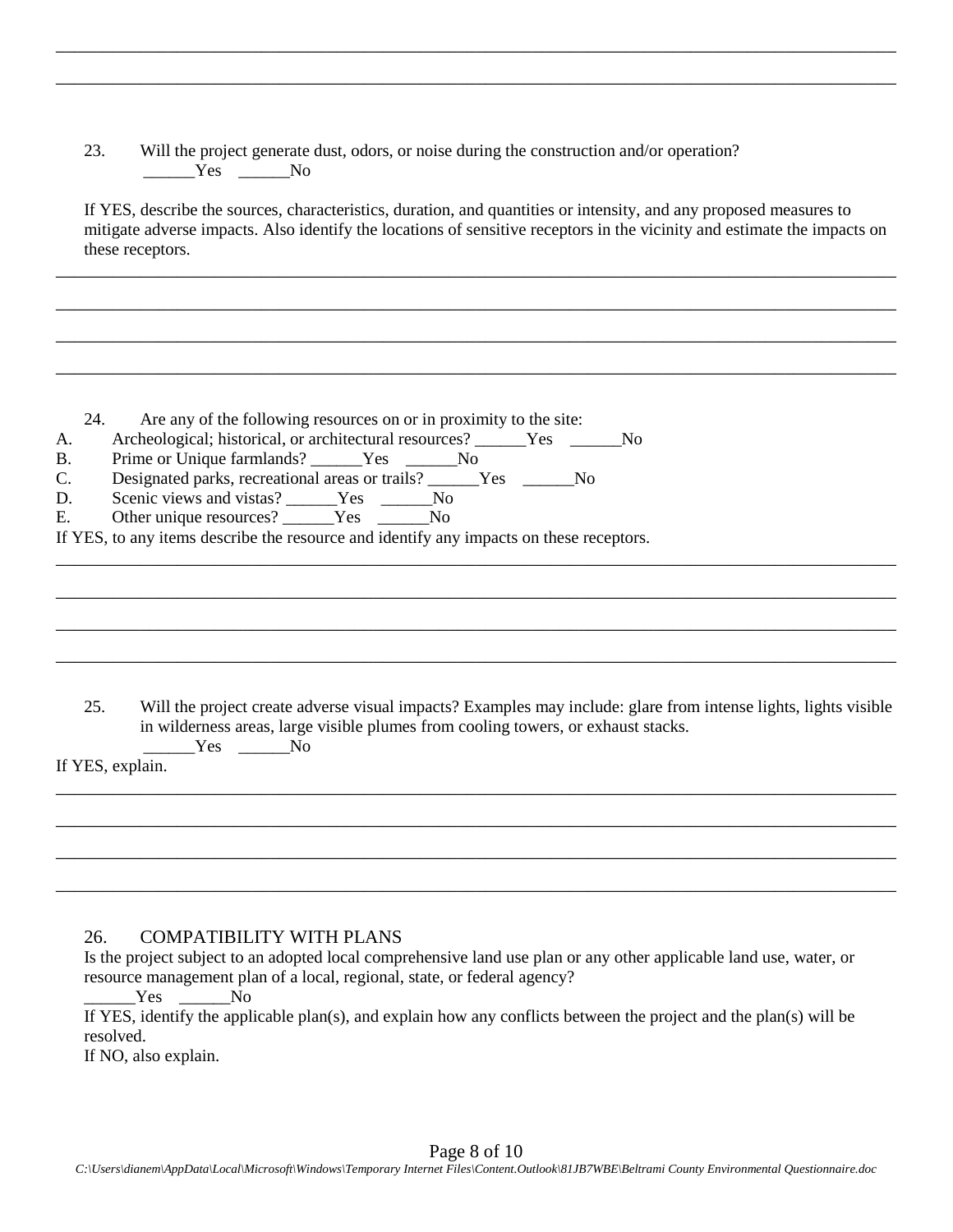### 27. IMPACT ON INFRASTRUCTURE AND PUBLIC SERVICES.

Will new or expanded utilities, roads, other infrastructure, or public services be required to serve the project? Yes No If YES, describe the new or additional services needed.

\_\_\_\_\_\_\_\_\_\_\_\_\_\_\_\_\_\_\_\_\_\_\_\_\_\_\_\_\_\_\_\_\_\_\_\_\_\_\_\_\_\_\_\_\_\_\_\_\_\_\_\_\_\_\_\_\_\_\_\_\_\_\_\_\_\_\_\_\_\_\_\_\_\_\_\_\_\_\_\_\_\_\_\_\_\_\_

\_\_\_\_\_\_\_\_\_\_\_\_\_\_\_\_\_\_\_\_\_\_\_\_\_\_\_\_\_\_\_\_\_\_\_\_\_\_\_\_\_\_\_\_\_\_\_\_\_\_\_\_\_\_\_\_\_\_\_\_\_\_\_\_\_\_\_\_\_\_\_\_\_\_\_\_\_\_\_\_\_\_\_\_\_\_\_

\_\_\_\_\_\_\_\_\_\_\_\_\_\_\_\_\_\_\_\_\_\_\_\_\_\_\_\_\_\_\_\_\_\_\_\_\_\_\_\_\_\_\_\_\_\_\_\_\_\_\_\_\_\_\_\_\_\_\_\_\_\_\_\_\_\_\_\_\_\_\_\_\_\_\_\_\_\_\_\_\_\_\_\_\_\_\_

\_\_\_\_\_\_\_\_\_\_\_\_\_\_\_\_\_\_\_\_\_\_\_\_\_\_\_\_\_\_\_\_\_\_\_\_\_\_\_\_\_\_\_\_\_\_\_\_\_\_\_\_\_\_\_\_\_\_\_\_\_\_\_\_\_\_\_\_\_\_\_\_\_\_\_\_\_\_\_\_\_\_\_\_\_\_\_

\_\_\_\_\_\_\_\_\_\_\_\_\_\_\_\_\_\_\_\_\_\_\_\_\_\_\_\_\_\_\_\_\_\_\_\_\_\_\_\_\_\_\_\_\_\_\_\_\_\_\_\_\_\_\_\_\_\_\_\_\_\_\_\_\_\_\_\_\_\_\_\_\_\_\_\_\_\_\_\_\_\_\_\_\_\_\_\_\_\_

\_\_\_\_\_\_\_\_\_\_\_\_\_\_\_\_\_\_\_\_\_\_\_\_\_\_\_\_\_\_\_\_\_\_\_\_\_\_\_\_\_\_\_\_\_\_\_\_\_\_\_\_\_\_\_\_\_\_\_\_\_\_\_\_\_\_\_\_\_\_\_\_\_\_\_\_\_\_\_\_\_\_\_\_\_\_\_\_\_\_

\_\_\_\_\_\_\_\_\_\_\_\_\_\_\_\_\_\_\_\_\_\_\_\_\_\_\_\_\_\_\_\_\_\_\_\_\_\_\_\_\_\_\_\_\_\_\_\_\_\_\_\_\_\_\_\_\_\_\_\_\_\_\_\_\_\_\_\_\_\_\_\_\_\_\_\_\_\_\_\_\_\_\_\_\_\_\_\_\_\_

\_\_\_\_\_\_\_\_\_\_\_\_\_\_\_\_\_\_\_\_\_\_\_\_\_\_\_\_\_\_\_\_\_\_\_\_\_\_\_\_\_\_\_\_\_\_\_\_\_\_\_\_\_\_\_\_\_\_\_\_\_\_\_\_\_\_\_\_\_\_\_\_\_\_\_\_\_\_\_\_\_\_\_\_\_\_\_\_\_\_

#### 28. RELATED DEVELOPMENTS: CUMULATIVE IMPACTS

- A. Are future stages of this development planned or likely?
- B. Is this project a subsequent stage of an earlier project?
- C. Is other development anticipated on adjacent lands or outlots?

| Yes | No |
|-----|----|
| Yes | No |
| Yes | Nο |

If YES to any of the above questions discuss stages of development, timing and environmental review plans. ALSO discuss cumulative environmental impacts resulting from this project and related developments.

\_\_\_\_\_\_\_\_\_\_\_\_\_\_\_\_\_\_\_\_\_\_\_\_\_\_\_\_\_\_\_\_\_\_\_\_\_\_\_\_\_\_\_\_\_\_\_\_\_\_\_\_\_\_\_\_\_\_\_\_\_\_\_\_\_\_\_\_\_\_\_\_\_\_\_\_\_\_\_\_\_\_\_\_\_\_\_\_\_\_

\_\_\_\_\_\_\_\_\_\_\_\_\_\_\_\_\_\_\_\_\_\_\_\_\_\_\_\_\_\_\_\_\_\_\_\_\_\_\_\_\_\_\_\_\_\_\_\_\_\_\_\_\_\_\_\_\_\_\_\_\_\_\_\_\_\_\_\_\_\_\_\_\_\_\_\_\_\_\_\_\_\_\_\_\_\_\_\_\_\_

\_\_\_\_\_\_\_\_\_\_\_\_\_\_\_\_\_\_\_\_\_\_\_\_\_\_\_\_\_\_\_\_\_\_\_\_\_\_\_\_\_\_\_\_\_\_\_\_\_\_\_\_\_\_\_\_\_\_\_\_\_\_\_\_\_\_\_\_\_\_\_\_\_\_\_\_\_\_\_\_\_\_\_\_\_\_\_\_\_\_

\_\_\_\_\_\_\_\_\_\_\_\_\_\_\_\_\_\_\_\_\_\_\_\_\_\_\_\_\_\_\_\_\_\_\_\_\_\_\_\_\_\_\_\_\_\_\_\_\_\_\_\_\_\_\_\_\_\_\_\_\_\_\_\_\_\_\_\_\_\_\_\_\_\_\_\_\_\_\_\_\_\_\_\_\_\_\_\_\_\_

\_\_\_\_\_\_\_\_\_\_\_\_\_\_\_\_\_\_\_\_\_\_\_\_\_\_\_\_\_\_\_\_\_\_\_\_\_\_\_\_\_\_\_\_\_\_\_\_\_\_\_\_\_\_\_\_\_\_\_\_\_\_\_\_\_\_\_\_\_\_\_\_\_\_\_\_\_\_\_\_\_\_\_\_\_\_\_\_\_\_

\_\_\_\_\_\_\_\_\_\_\_\_\_\_\_\_\_\_\_\_\_\_\_\_\_\_\_\_\_\_\_\_\_\_\_\_\_\_\_\_\_\_\_\_\_\_\_\_\_\_\_\_\_\_\_\_\_\_\_\_\_\_\_\_\_\_\_\_\_\_\_\_\_\_\_\_\_\_\_\_\_\_\_\_\_\_\_\_\_\_

\_\_\_\_\_\_\_\_\_\_\_\_\_\_\_\_\_\_\_\_\_\_\_\_\_\_\_\_\_\_\_\_\_\_\_\_\_\_\_\_\_\_\_\_\_\_\_\_\_\_\_\_\_\_\_\_\_\_\_\_\_\_\_\_\_\_\_\_\_\_\_\_\_\_\_\_\_\_\_\_\_\_\_\_\_\_\_\_\_\_

\_\_\_\_\_\_\_\_\_\_\_\_\_\_\_\_\_\_\_\_\_\_\_\_\_\_\_\_\_\_\_\_\_\_\_\_\_\_\_\_\_\_\_\_\_\_\_\_\_\_\_\_\_\_\_\_\_\_\_\_\_\_\_\_\_\_\_\_\_\_\_\_\_\_\_\_\_\_\_\_\_\_\_\_\_\_\_\_\_\_

# 29. OTHER POTENTIAL ENVIRONMENTAL IMPATCS

If the projects may cause any adverse environmental impacts, which were not addressed by items 1- 28, identify and discuss them here along with any proposed mitigation.

#### 30. SUMMARY OF ISSUES

List any impacts and issues identified above that may require further investigation before the project is commenced. Discuss alternative or mitigative measures that may have been or may be considered for these impacts and issues, including those that have been or may be ordered as permit conditions.